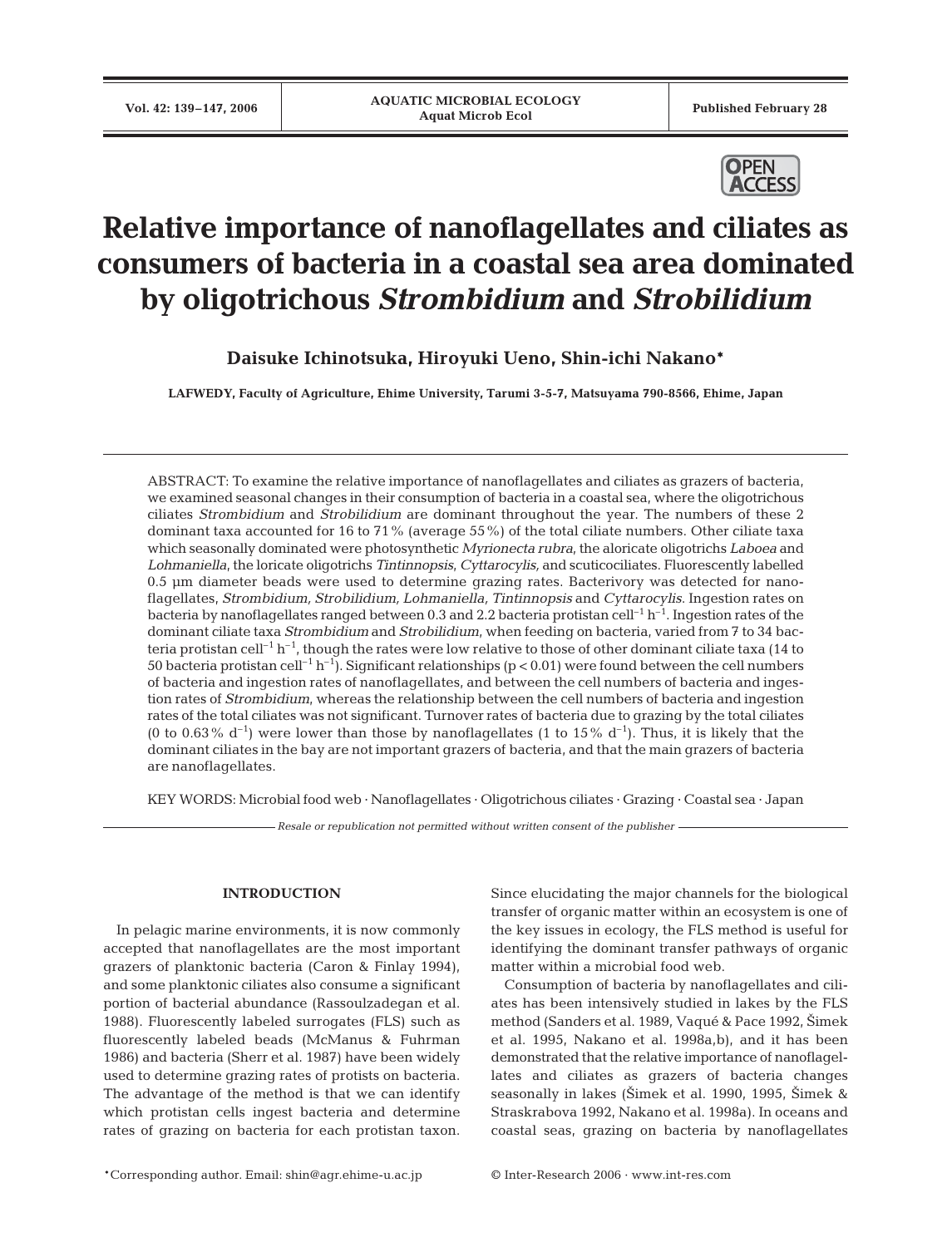(Sherr et al. 1987, Gonzalez et al. 1990, Epstein & Shiaris 1992, James et al. 1996) or ciliates (Albright et al. 1987, Sherr et al. 1987, 1988, 1989, Bernard & Rassoulzadegan 1990, Gonzalez et al. 1990, Epstein & Shiaris 1992, James et al. 1996) has also been studied using the FLS method. However, only a few studies have made comparisons between rates of grazing on bacteria by nanoflagellates and ciliates, and information on the relative importance of these groups of grazers in oceans and coastal seas is still limited (Sherr et al. 1987, Epstein & Shiaris 1992) relative to that in freshwater.

For marine ciliates, experiments to investigate food selection have been conducted using latex beads, live food, wheat starch particles; the oligotrichous ciliates *Strombidium* and *Strobilidium* were also frequently used in such studies (Lessard & Swift 1985, Jonsson 1986, Kivi & Setälä 1995). These studies have demonstrated that the 2 ciliate taxa showed size-selective grazing on particles between 1 and 10 µm (Jonsson 1986, Kivi & Setälä 1995). However, <30 µm ciliates are probably consumers of bacteria (Rassoulzadegan et al. 1988). Some species of *Strombidium* are small, and can ingest bacteria-sized particles (Rivier et al. 1985, Sherr et al. 1988). Moreover, since freshwater species of the genus *Strobilidium* graze on bacterial prey (Kisand & Zingel 2000), it is likely that marine species of this genus do also. Finally, these 2 ciliate taxa often numerically dominate in many marine areas (Gonzalez et al. 1990, James et al. 1996), suggesting their importance as grazers of bacteria. However, there is a shortage of information about grazing by these 2 ciliate taxa on bacteria in a marine system. Therefore, we examined the relative importance of nanoflagellates and ciliates as grazers of bacteria by following seasonal changes in

their grazing in a bay of the Uwa Sea, where *Strombidium* and *Strobilidium* are dominant throughout the year.

## **MATERIALS AND METHODS**

This study was conducted in Uchiumi Bay, Iegushi, Uchiumi Village, Ehime Prefecture, Japan (Fig. 1). Pearl oysters *Pinctada fucata* are cultivated in this area, the production level of which is the highest in Japan. Oyster larvae graze on bacteria and picocyanobacteria (Tomaru et al. 2000) and, hence, studies on the ecology of the microbial food web in this area are important not only to assess food web structure and function, but also to assess fisheries management. The bay is oligo- to mesotrophic, based on its chlorophyll levels, which are usually  $<$  2  $\mu$ g l<sup>-1</sup> (Tomaru et al. 2002). Thermal stratification in the bay usually develops from May to October.

Monthly monitoring was conducted at Stn Ub (33° 2' N, 132° 28' E; ca. 53 m) (Fig.1), from May 2000 to July 2001. Water column temperature was measured using a Chlorotech profiler (Areck Electronics). Water samples were collected monthly from 10 m depth using a 6L Van-Dorn water sampler. To determine the chlorophyll *a* concentration, 300 ml of the water sample was filtered through a Nuclepore filter (pore size 0.2 µm) and analyzed following the *N*'*N*-dimethylformamide fluorometric method (Moran & Porath 1980).

For enumeration of heterotrophic bacteria and nanoflagellates, 100 ml were fixed with glutaraldehyde to a final concentration of 1%; 1 to 2 ml of the fixed water sample were for enumerating hetero-

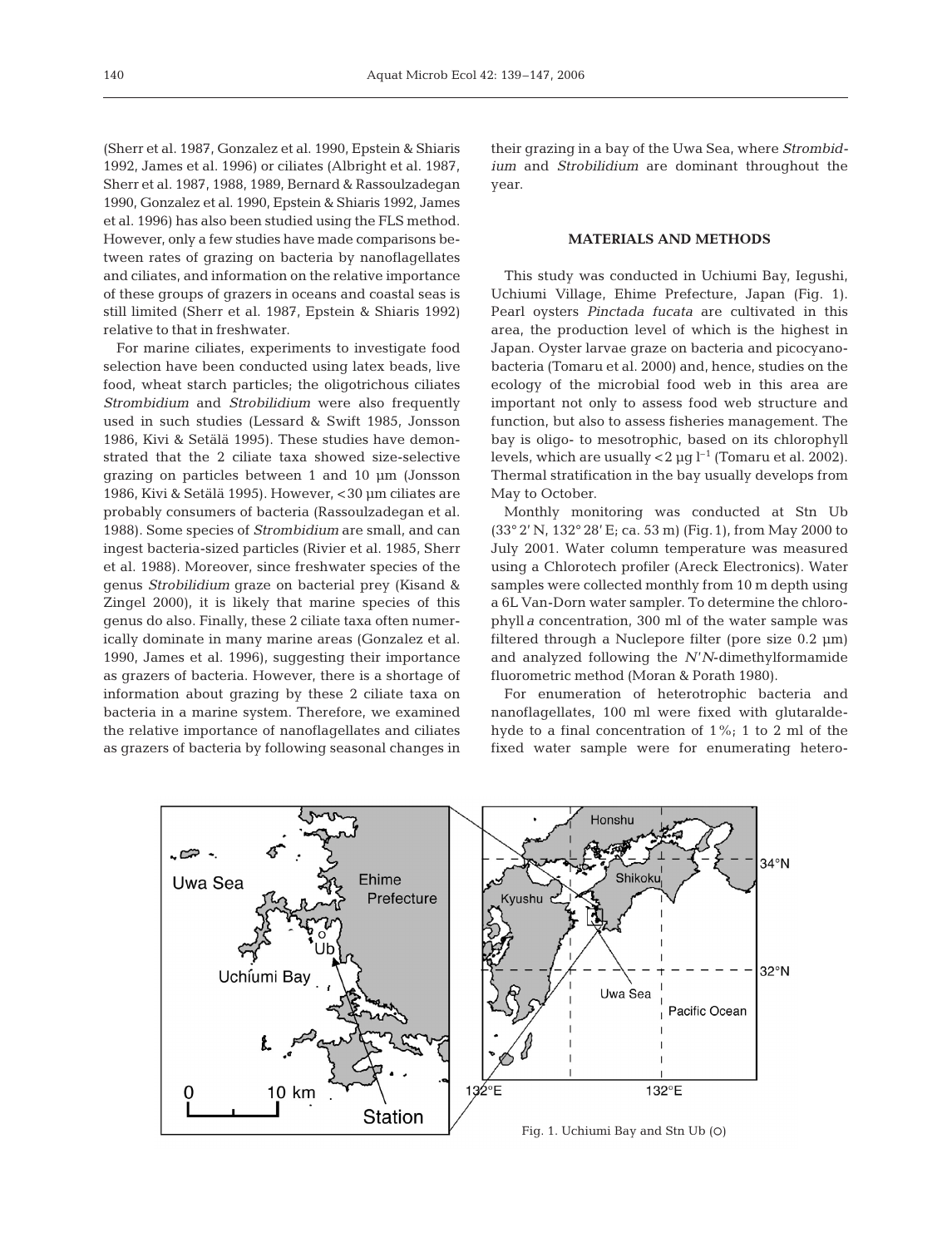

Fig. 2. Seasonal changes in (A) water temperature and (B) chlorophyll *a* concentration at Stn Ub

trophic bacteria and 30 to 50 ml were for enumerating nanoflagellates. Both were counted using an epifluorescence microscope under ultraviolet excitation by the DAPI (Porter & Feig 1980) and primulin (Caron 1983) methods, using black-stained 0.2 and 0.8 µm Nuclepore filters, respectively. We did not discriminate flagellates into autotrophic and heterotrophic groups; hence, cells <20 µm with flagellae were all counted as nanoflagellates and considered potential bacterivores. At least 300 cells of heterotrophic bacteria and 30 nanoflagellate cells were counted in each sample: the CVs of the counts were respectively 12 and 19%.

For enumeration of ciliates, a 500 ml portion of the water sample was fixed with acid Lugol's solution to a final concentration of 1%, and the ciliates were concentrated by sedimentation. Ciliate cells were enumerated in a haematocytometer at 200× or 400× magnification. We identified ciliate taxa using the classification guides of Foissner (1994), Chihara & Murano (1997), Strüder-Kypke & Montagnes (2002) and Strüder-Kypke et al. (2002).

Grazing rates of nanoflagellates and ciliates feeding on bacteria were determined using 0.5 µm fluorescently labeled beads (FLB; fluoresbrite yellow green microspheres, Polysciences) following the methods of McManus & Fuhrman (1986). For this, 250 ml water samples were poured into triplicate polycarbonate

bottles and FLB were added to each bottle  $(0.5 \times 10^5$ FLB ml<sup>-1</sup> to  $1.0 \times 10^5$  FLB ml<sup>-1</sup>) at <10% of the *in situ* bacterial cell numbers (McManus & Okubo 1991). The FLB-spiked samples were then incubated for 15 min at the original depth at which the water sample had been collected. Note preliminary experiments indicated ingestion of FLB by nanoflagellates and ciliates was saturated after 20 and 40 min, respectively (data not shown). After the incubation, subsamples were taken and fixed with 4% ice-cold, buffered glutaraldehyde, an effective fixative to reduce the egestion of bacteria which have been taken into a food vacuole of nanoflagellates and ciliates (Sanders et al. 1989). To account for any FLB adsorbed to cell surfaces of the protists, a time-zero control was taken and fixed as described above. Nanoflagellates and ciliates thus fixed were, respectively, retained on 0.8 and 5 µm black Nuclepore filters and stained with primulin, as previously described. The FLB in their food vacuoles were then counted under an epifluorescence microscope. At least 100 nanoflagellate cells and 20 to 40 ciliate cells were examined from each sample. Daily ingestion rates were then determined assuming no biases for FLBs and a constant grazing rate over 24 h. Bacterial turnover rates  $(\%$  d<sup>-1</sup>) were estimated by expressing the bacteria ingested by the nanoflagellates or ciliates as percentages of the corresponding bacterial cell numbers, with the assumption that the bacterial cell numbers remained at steady-state.

# **RESULTS**

The water temperature at 10 m depth in Uchiumi Bay rapidly increased from July (25.2°C) to August 2000 (26.5°C), decreased from September  $(26.1^{\circ}C)$  to April 2002  $(16.5^{\circ}C)$  and increased again from May 2002 (Fig. 2A). Thermal stratification developed from May to October. Chlorophyll *a* concentrations decreased from June 2000 (0.95  $\mu$ g l<sup>-1</sup>) to January 2001 (0.05  $\mu$ g l<sup>-1</sup>) with fluctuations increased to a maximum in April 2001 (4.20  $\mu$ g l<sup>-1</sup>) and decreased again from May 2001 (Fig. 2B).

Bacterial cell numbers (Fig. 3A) decreased from June 2000 (1.4  $\times$  10<sup>6</sup> cells ml<sup>-1</sup>) to February 2001  $(0.6 \times 10^6 \text{ cells m}^{-1})$ , increased from March  $(1.2 \times 10^6 \text{ cm}^{-1})$ cells ml<sup>-1</sup>), attained a maximum in May  $(1.7 \times 10^6 \text{ cells})$  $ml^{-1}$ ) and then gradually decreased to July (1.4  $\times$  10<sup>6</sup>) cells  $ml^{-1}$ ) (Fig. 2A). Nanoflagellate densities (Fig. 3B) ranged between 770 cells  $ml^{-1}$  (January 2002) and 4300 cells  $ml^{-1}$  (August 2001), and high densities tended to be recorded during the stratified period (May to August). There were large fluctuations in the ciliate numbers, varying from 1.2 (December 2001)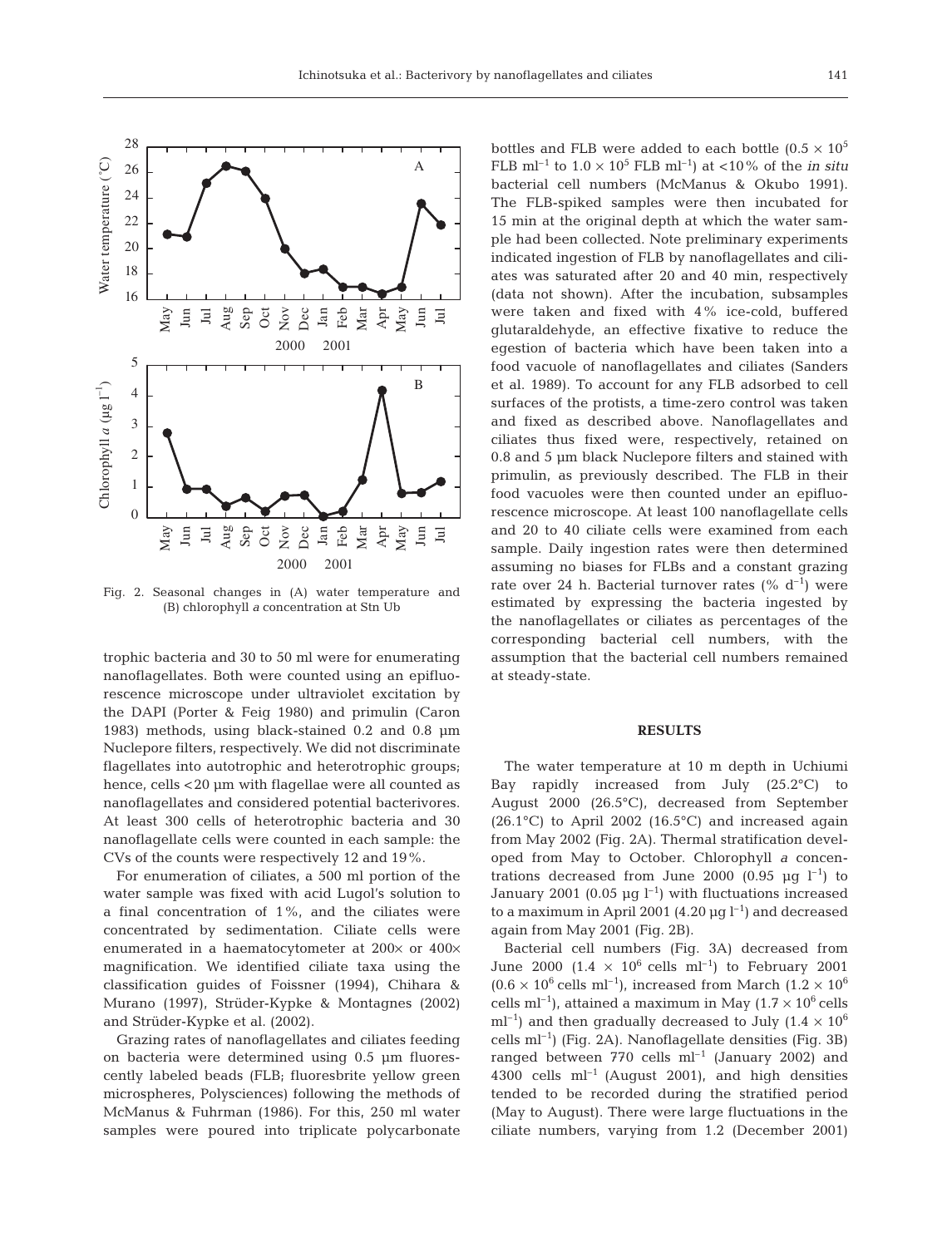

Fig. 3. Seasonal changes in cell numbers (mean  $\pm$  SD) of (A) bacteria, (B) nanoflagellates and (C) ciliates at Stn Ub

to 21 (January 2002) cells  $ml^{-1}$  (Fig. 3C). The dominant taxa were the oligotrichous genera *Strombidium* (dominated by *S. conicum, S. epideum, S. lynni, S. emergens, S. wuffi* and *S. dalum*) and *Strobilidium* (dominated by *S. neptuni* and *S. spiralis*) (Fig. 4). The numbers of these 2 dominant taxa accounted for 16 to 71% (average 55%) of the total ciliate numbers. The photosynthetic *Myrionecta rubra* (Gymnostomatida) was detected throughout the study period, dominating between December 2000 and February 2001 (Fig. 4). The aloricate oligotrichs *Laboea* and *Lohmaniella*, loricate oligotrichs *Tintinnopsis* and *Cyttarocylis* and Scuticociliates were also seasonally abundant (Fig. 4), although their abundance was still low relative to *Strombidium* and *Strobilidium*.

Table 1. Ingestion rates on bacteria by some ciliate taxa dominated in the present study

| (bacteria protistan cell <sup>-1</sup> h <sup>-1</sup> ) | Range | n         |     |
|----------------------------------------------------------|-------|-----------|-----|
| Codonella                                                | 29    | $14 - 44$ | 30  |
| Cyttarocylis                                             | 42    | $27 - 76$ | 45  |
| Lohmaniella                                              | 39    | 39        | 3   |
| Strobilidium                                             | 23    | $7 - 34$  | 102 |
| Strombidium                                              | 18    | $7 - 34$  | 342 |
| <b>Tintinnopsis</b>                                      | 47    | $43 - 50$ | 20  |

Ingestion rates of nanoflagellates ranged between 0.3 and 2.2 bacteria protistan cell<sup>-1</sup>  $h^{-1}$ , decreasing from May to December and increasing from January 2001 onwards (Fig. 5A). Changes in the ingestion rates of the total ciliates (Fig. 5B) did not show any clear seasonal trend, and the maximum rate (31 bacteria protistan  $cell^{-1} h^{-1}$ ) was found in May 2002 (Fig. 5B). Ingestion rates of the dominant ciliate taxa *Strombidium* spp. and *Strobilidium* spp. varied within the same range from 7 to 34 bacteria protistan cell<sup>-1</sup>  $h^{-1}$  (Table 1), which were lower than those of other ciliate taxa (Table 1).

A significant correlation (n = 14, r = 0.826, p < 0.01) occurred between bacterial cell numbers and nanoflagellate ingestion rates (Fig. 6A). There was no significant correlation between cell numbers of bacteria and ingestion rates of ciliates (Fig. 6B). However, there was a significant correlation ( $n = 13$ ,  $r = 0.757$ ,  $p < 0.01$ ) between cell numbers of bacteria and ingestion rates of *Strombidium* (Fig. 6C), while no significant correlation occurred between cell numbers of bacteria and ingestion rates of other individual ciliate taxa.

Daily consumption of bacteria by nanoflagellates varied from  $0.06 \times 10^5$  ingested bacterial cells ml<sup>-1</sup> d<sup>-1</sup> (December 2000) to  $1.6 \times 10^5$  bacteria ml<sup>-1</sup> d<sup>-1</sup> (May 2001). Bacterial turnover rates (%  $d^{-1}$ ), due to grazing by nanoflagellates, were determined as between 1 and  $15\%$  d<sup>-1</sup> (Fig. 7A), tending to be higher during the stratified period. Daily consumption of bacteria by ciliates was lower than that of nanoflagellates (310 to 7500 bacteria  $ml^{-1} d^{-1}$ , and bacterial turnover rates due to the total ciliates were estimated to be 0 to  $0.63\%$  d<sup>-1</sup> (Fig. 7B). The turnover rates due to ciliate grazing had no clear seasonal trend (Fig. 7B).

## **DISCUSSION**

In the original concept of microbial loop (Azam et al. 1983), both nanoflagellates and ciliates consume a portion of bacterial abundance. Successive microbiological studies in marine environments have supported the concept, though the importance of nano-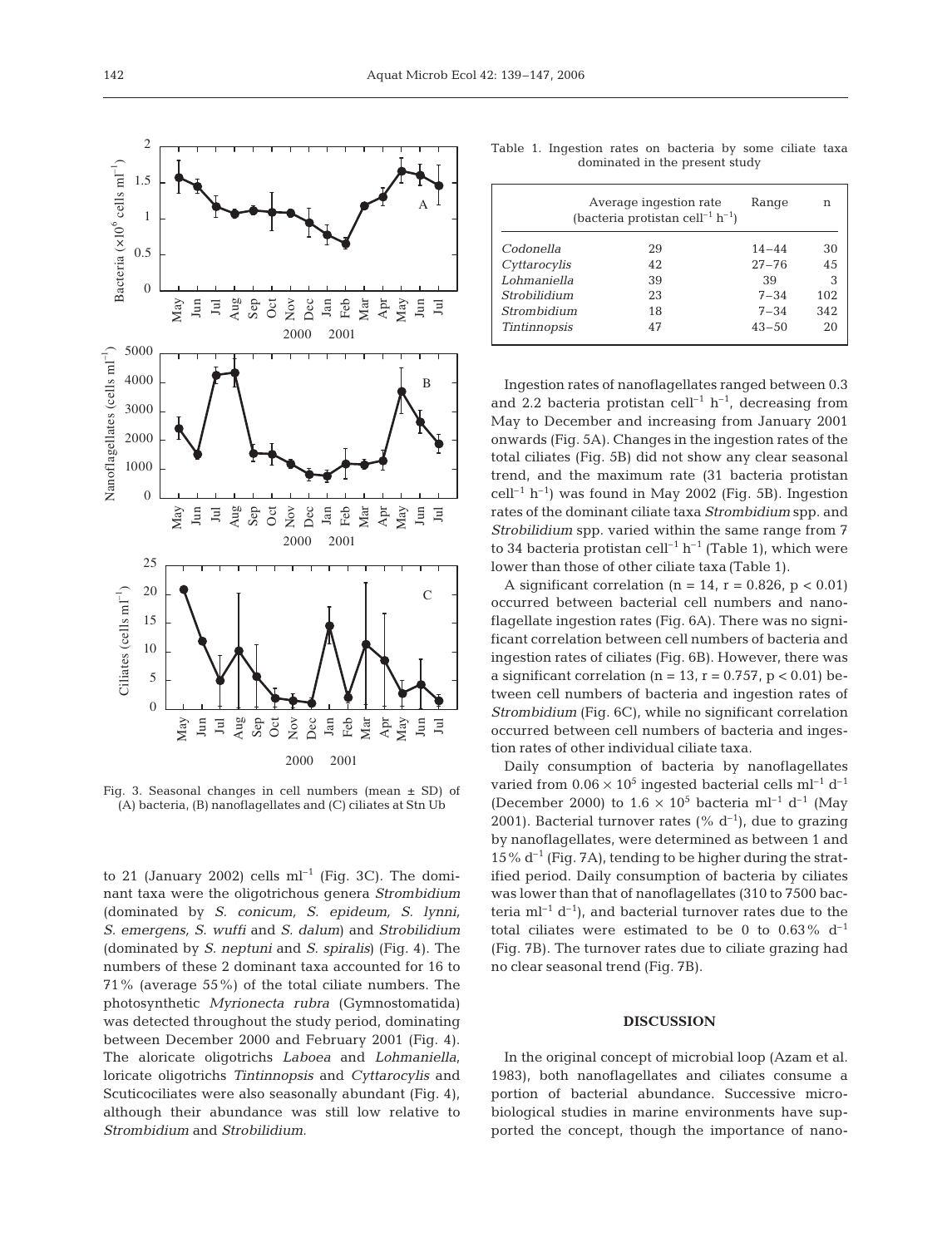

Fig. 4. Seasonal changes in abundance (%) of dominant ciliate taxa at Stn Ub

flagellates as grazers of planktonic bacteria tends to be higher than that of ciliates (Rassoulzadegan et al. 1988, Caron & Finlay 1994). Thus, there may be competition between nanoflagellates and ciliates for bacterial food, but the partitioning of bacterial food between nanoflagellates and ciliates is still poorly understood. In the present study, we did find a significant functional response between cell numbers of bacteria and inges-



Fig. 5. Seasonal changes in ingestion rates (mean  $\pm$  SD) of bacteria by (A) nanoflagellates and (B) ciliates at Stn Ub

tion rates of nanoflagellates (Fig. 6A). This relationship indicates subsaturation of grazing on bacteria by flagellates. Thus, the rate at which nanoflagellates graze on bacteria in Uchiumi Bay is limited by bacterial cell numbers. By contrast, we did not find a significant functional response between cell numbers of bacteria and ingestion rates of ciliates (Fig. 6B). Usually, ciliates consist of diverse species with various feeding modes which allow grazing on variety of food items. We also found seasonal changes in composition of dominant ciliate taxa during the study period in Uchiumi Bay (Fig. 4). Hence, it is probably inappropriate to treat whole ciliate community as grazers of bacteria. Indeed, we detected significant correlation between cell numbers of bacteria and ingestion rate of *Strombidium* (Fig. 6C).

We used artificial fluorescent beads to determine protistan grazing rate on bacteria (see 'Materials and methods'). Heat-killed and fluorescently stained minicell producing bacteria were used in our previous studies (Nakano 1994, Nakano et al. 1998a,b), but no general pattern of preference has been found for either heatkilled bacteria or artificial beads (Sanders et al. 1989, Montagnes & Lessard 1999). However, previous studies have demonstrated preference on prey types, living or non-living, by protists (Landry et al. 1991, Montagnes & Lessard 1999), and thus the methods using fluorescent surrogates to determine grazing rates by protists have limitations (Vaqué et al. 1994, Strom 2000). Hence, grazing rates in the present study may be underestimated due to the use of artificial beads as surrogates.

On an individual basis, ciliates may graze more bacterial cells than nanoflagellates do (Table 1, Figs. 5 & 6). However, abundance of ciliates is usually less than that of nanoflagellates in marine environments (Carlough & Meyer 1989, James et al. 1996), and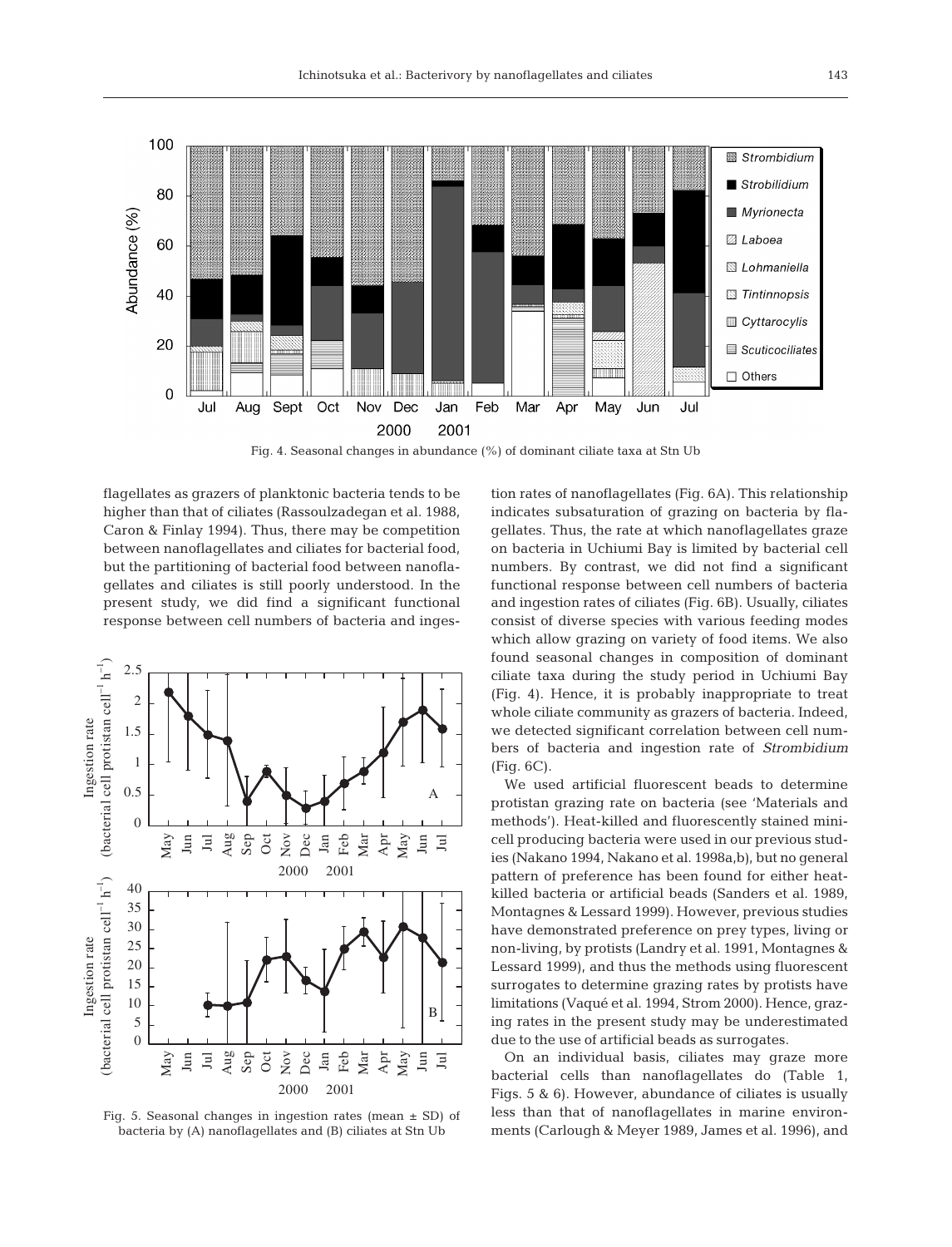|                                                | Trophic state              | Protists                    | Range          | Average | Source                   |
|------------------------------------------------|----------------------------|-----------------------------|----------------|---------|--------------------------|
| <b>Marine</b><br>Hudson Estuary,<br><b>USA</b> |                            | Flagellates<br>and ciliates | $3 - 16$       | 10      | Vaqué et al. (1992)      |
| Off South Island,<br>New Zealand               |                            | Flagellates<br>and ciliates | $0.2 - 2.3$    |         | James et al. (1996)      |
| Sapelo Island<br>tidal creek, USA              |                            | Flagellates                 |                | 15      | Sherr et al. (1987)      |
| Sapelo Island<br>tidal creek, USA              |                            | Ciliates                    |                | 90      | Sherr et al. (1987)      |
| Savin Hill<br>Cove embayment, USA              | Eutrophic                  | Flagellates                 |                | 10      | Epstein & Shiaris (1992) |
| Savin Hill<br>Cove embayment, USA              | Eutrophic                  | Ciliates                    |                | 6       | Epstein & Shiaris (1992) |
| Uchiumi Bay,<br>Japan                          | Oligo- $to$<br>mesotrophic | Flaqellates                 | $1 - 15$       | 5.5     | This study               |
| Uchiumi Bay,<br>Japan                          | Oligo-to<br>mesotrophic    | Ciliates                    | $0.05 - 0.65$  | 0.1     | This study               |
| <b>Freshwater</b><br>Furuike Pond,<br>Japan    | Hypereutrophic             | Flagellates<br>and ciliates | $5 - 112$      | 25      | Nakano et al. (1998a)    |
| Grosser Binnensee,<br>Germany                  | Eutrophic                  | Flaqellates                 | $1 - 89$       |         | Jürgens & Stolpe (1995)  |
| Lake Biwa (North Basin),<br>Japan              | Mesotrophic                | Flagellates                 | $0.6 - 16$     | 3.5     | Nakano (1994)            |
| Lake Biwa (South Basin),<br>Japan              | Eutrophic                  | Flagellates                 | $1.3 - 23$     | 7.7     | Nakano (1994)            |
| Lake Biwa (North Basin),<br>Japan              | Mesotrophic                | Flagellates                 | $0.7 - 24$     | 5.9     | Nakano et al. (1998b)    |
| Lake Oglethorpe,<br><b>USA</b>                 | Eutrophic                  | Flaqellates                 | $3 - 35$       | 12      | Sanders et al. (1989)    |
| Ogeechee River,<br><b>USA</b>                  | Dystrophic                 | Flagellates                 | $0.2 - 59$     | 15      | Carlough & Meyer (1991)  |
| Ogeechee River,<br><b>USA</b>                  | Dystrophic                 | Ciliates                    | $0.0044 - 3.5$ | 0.58    | Carlough & Meyer (1991)  |
| Paul Lake,<br><b>USA</b>                       | Oligotrophic               | Flagellates                 | $0.8 - 2.3$    | 1.3     | Vaqué & Pace (1992)      |
| Plusssee,<br>Germany                           | Eutrophic                  | Flagellates                 |                | 33      | Fukami et al. (1991)     |
| Tuesday Lake,<br><b>USA</b>                    | Oligotrophic               | Flagellates                 | $0.2 - 5.9$    | 3.5     | Vaqué & Pace (1992)      |

Table 2. Turnover rates of bacteria due to protistan grazing (%  $d^{-1}$ ), from the literature

therefore grazing pressure on bacteria by ciliates would be lower than that by nanoflagellates. In the present study, consumption of bacteria due to grazing by ciliates was negligible relative to that by nanoflagellates (Fig. 7, Table 2), and this was due to low abundance of ciliates (Fig. 3).

Small ciliates, whose cell sizes are less than 30  $\mu$ m, are probably consumers of bacteria (Rivier et al. 1985, Rassoulzadegan et al. 1988, Sherr et al. 1988), though larger ciliates may incidentally graze on bacteria. In the present study, some of the dominant ciliate species were small (<30 µm) —*Strombidium epideum,*

*S. emergens,* and *S. dalum* — and they may prey on bacteria since other small *Strombidium* species, such as *S. sulcatum*, which is now recognized as *S. inclinatum* (Montagnes et al. 1990, Granda & Montagnes 2003)*,* are known to do so (Sherr et al. 1988), although the main foods of our 3 dominant ciliates are currently unknown (Strüder-Kypke et al. 2002). We found a significant correlation between cell numbers of bacteria and ingestion rate of *Strombidium* (Fig. 6C). However, previous studies using other types of surrogates such as latex beads (Jonsson 1986) and wheat starch (Kivi & Setälä 1995) have demonstrated that the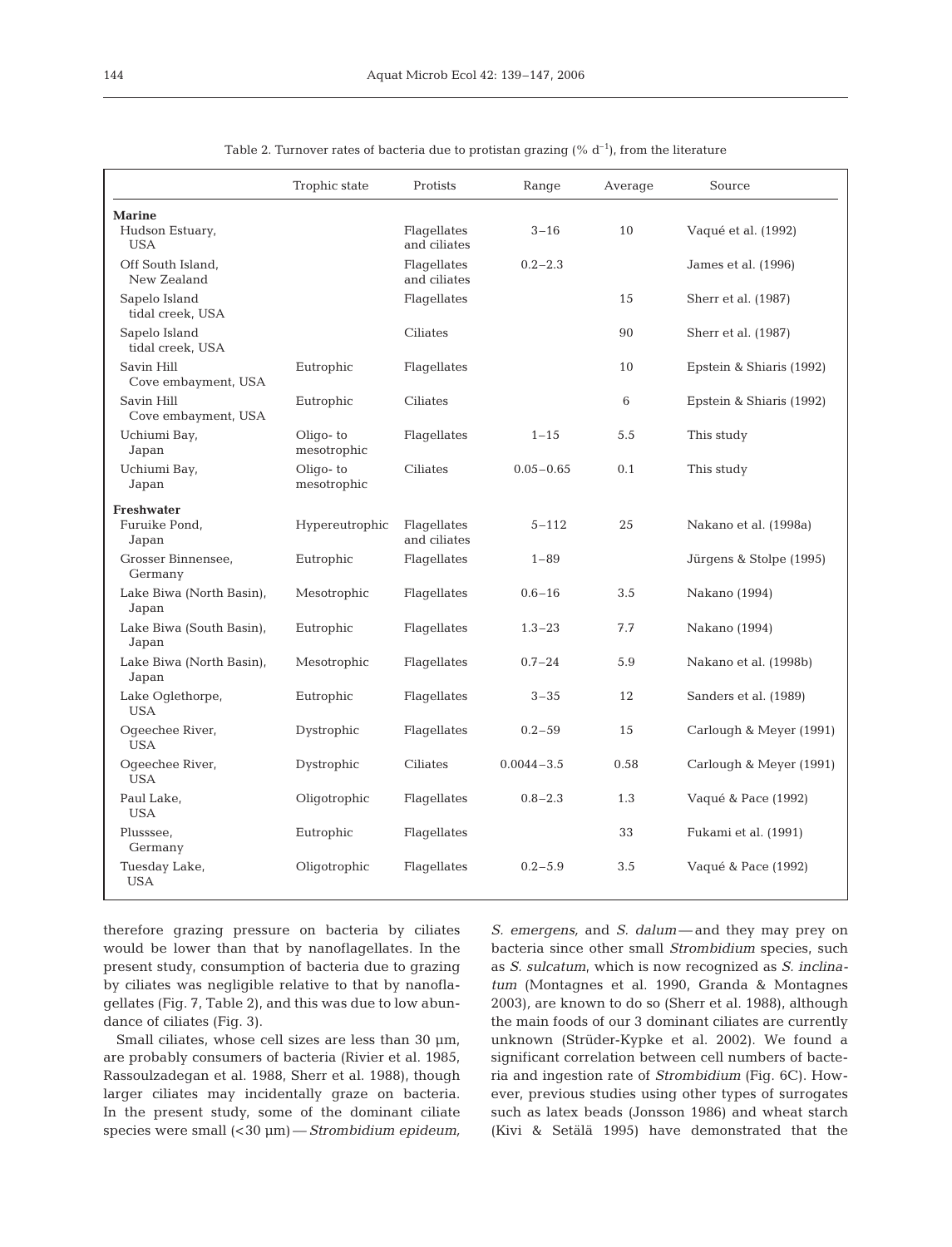

Fig. 6. Relationships between cell numbers of bacteria and ingestion rate of (A) nanoflagellates, (B) ciliates, and (C) *Strombidium*



Fig. 7. Seasonal changes in turnover rates of bacteria due to grazing by (A) nanoflagellates and (B) ciliates at Stn Ub

marine ciliate taxa studied so far showed a preference for feeding on particles with a variety of sizes and could not effectively retain particles less than 2 µm. Most of the isolates of *Strombidium* and *Strobilidium* examined so far also could not effectively ingest particles less than 2 µm (Fenchel 1980, Jonsson 1986). In the present study, ingestion rates on bacteria of *Strombidium* and *Strobilidium* were low relative to those of other ciliate taxa such as *Cyttarocylis, Lohmaniella and Tintinnopsis* (Table 1), though there was a significant correlation between bacterial abundance and *Strombidium* ingestion rate (Fig. 6C). It is, therefore, likely that the FLB  $(0.5 \,\mathrm{\upmu m})$  that we used for determination of grazing rates were edible, but inappropriately small, for ingestion by the *Strombidium* and *Strobilidium* examined in the present study.

Cell number of bacteria increased near the time of the spring bloom of phytoplankton and remained high in the summer (Figs. 2B & 3A), possibly due to an increased release of dissolved organic matter from phytoplankton in the spring and to the recycling of organic matter in the summer. There was a commensurate increase in cell number of nanoflagellates and in their grazing rate (Figs. 3B & 5A), resulting in an increase of their grazing pressure (Fig. 7A). Although there was also an increase in grazing pressure on bacteria by ciliates in the spring, this remained low (Fig. 7B). Probably, the ciliates that dominated in the present study mainly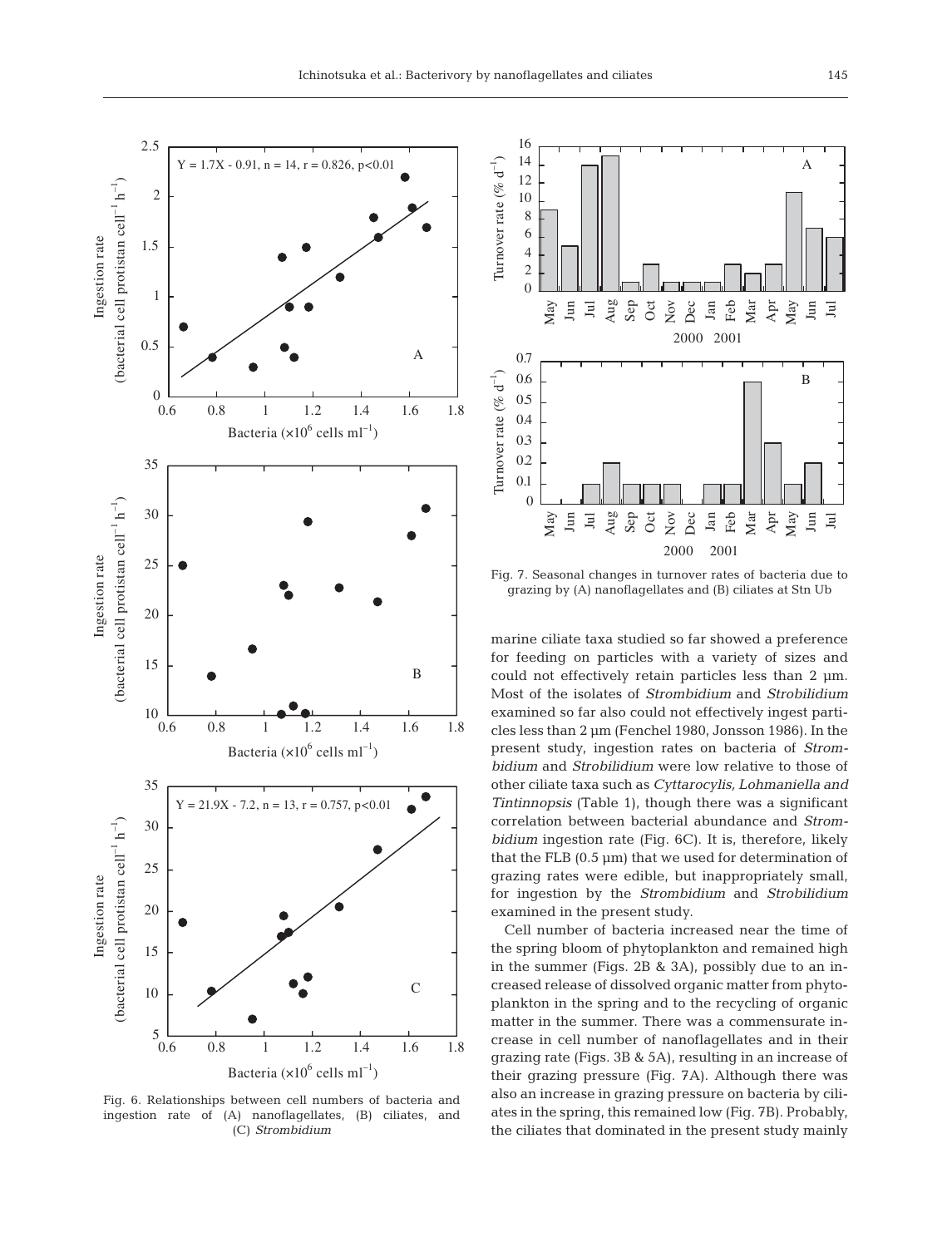ingested prey larger than bacteria as small nanoflagellates (2.2 to 5 µm) (Lynn & Montagnes 1991). In our previous study, conducted in a hypereutrophic freshwater environment (Nakano et al. 2001), we found that the most important predators for nanofalgellates were ciliates, and that predation by ciliates accounted for about 80% of nanoflagellate production. Low abundance of nanoflagellates between September and April (Fig. 3B) might be explained by predation on nanoflagellates by ciliates, and this is more plausible between January and April when relatively high ciliate abundance was detected (Fig. 3C).

In freshwater systems information about turnover rates due to protistan grazing on bacteria is relatively plentiful (Table 2). Higher turnover rates are found in eutrophic and hypereutrophic lakes, while lower turnover rates are found in oligotrophic lakes (Table 2). In marine environments, a relatively high turnover rate (10%) due to flagellate grazing was also estimated in the eutrophic Savin Hill Cove embayment, USA (Epstein & Shiaris 1992) (Table 2). Turnover rates in mesotrophic lakes are intermediate between those in oligotrophic and eutrophic lakes (Table 2) and the range and average values of turnover rates in the oligoto mesotrophic Uchiumi Bay are similar to those in mesotrophic lakes (Table 2). The results in the present study support those of previous studies: nanoflagellates are the main first link between bacteria and upper trophic levels, though ciliates may incidentally eat some bacteria. The present study also showed that the transfer of bacterial organic matter up the food web occurs mainly during spring and summer. Thus there appears to be seasonality in the use of bacteria by upper trophic levels. It is likely that ciliates are one of the main next trophic level organisms which consume nanoflagellates, although mezozooplankton will also play a role as predators of nanoflagellates (Lynn & Montagnes 1991, Nakano et al. 2001). As information about grazing on bacteria by nanoflagellates and ciliates is still limited for marine systems, our data provide a valuable contribution towards understanding the structure and functioning of microbial food webs in coastal marine environments.

*Acknowledgements.* We thank K. Hyodo, T. Hirose and the staff of Uchiumi Institute of Oceanic and Fishery Science, and the students of Ehime University, for their help in field monitoring. Thanks also to Prof. Suzuki, Dr. T. Katano and other members of the Aquatic Biology and Ecology Laboratory of CMES, Ehime University, for their advice, discussions and encouragement throughout the study. We thank Drs. M. J. Morris and D. J. S. Montagnes for correction of our English and constructive comments on the manuscript. The present study was partly supported by the Grant-in-Aid for Scientific Research No. 12308027, JSPS, and the Research Fund of coastal environment in Uchiumi Bay, Uchiumi Village, Ehime Prefecture.

## LITERATURE CITED

- Albright LJ, Sherr EB, Sherr BF, Fallon RD (1987) Grazing of ciliated protozoa on free and particle-attached bacteria. Mar Ecol Prog Ser 38:125–129
- Azam F, Fenchel T, Field J, Gray JS, Meyer-Reil LA, Thingstad F (1983) The role of water-column microbes in the sea. Mar Ecol Prog Ser 10:257–263
- Bernard C, Rassoulzadegan F (1990) Bacteria or microflagellates as a major food source for marine ciliates: possible implications for the microzooplankton. Mar Ecol Prog Ser 64:147–155
- Carlough LA, Meyer JL (1989) Protozoans in 2 southeastern blackwater rivers and their importance to trophic transfer. Limnol Oceanogr 34:163–177
- Caron DA (1983) Technique for enumeration of heterotrophic and phototrophic nanoplankton, using epifluorescence microscopy, and comparison with other procedures. Appl Environ Microbiol 46:491–498
- Caron DA, Finlay BJ (1994) Protozoan links in food webs. In: HausmannK, Hulsmann N (eds) Progress in protozoology. Gustav Fisher Verlag, Stuttgart, p 125–130
- Chihara M, Murano M (1997) An illustrated guide to marine plankton in Japan. Tokai University Press, Tokyo
- Epstein SS, Shiaris MP (1992) Size-selective grazing of coastal bacterioplankton by natural assemblages of pigmented flagellates, colorless flagellates, and ciliates. Microb Ecol 23:211–225
- Fenchel T (1980) Suspension feeding in ciliated protozoa: feeding rates and their ecological significance. Microb Ecol 6:13–25
- Foissnner W (1994) Progress in taxonomy of planktonic freshwater ciliates. Mar Microb Food Webs 8:9–35
- Fukami K, Meier B, Overbeck J (1991) Vertical and temporal changes in bacterial production and its consumption by heterotrophic nanoflagellates in a north German eutrophic lake. Arch Hydrobiol 122:129–145
- Gonzalez JM, Sherr EB, Sherr BF (1990) Size-selective grazing on bacteria by natural assemblages of estuarine flagellates and ciliates. Appl Environ Microbiol 56:583–589
- Granda A, Montagnes DJS (2003) An improved description of *Strombidium sulcatum* Claparède and Lachmann 1859 (Ciliophora) from slides of Fauré-Fremiet, and a designation of type material. J Eukaryot Microbiol 50:422–426
- James MR, Hall JA, Barrett DP (1996) Grazing by protozoa in marine coastal and oceanic ecosystems off New Zealand. NZ Mar Freshw Res 30:313–324
- Jonsson PR (1986) Particle size selection, feeding rates and growth dynamics of marine planktonic oligotrichous ciliates (Ciliophora: Oligotrichina). Mar Ecol Prog Ser 33: 265–277
- Jürgens K, Stolpe G (1995) Seasonal dynamics of crustacean zooplankton, heterotrophic nanoflagelltes and bacteria in a shallow, eutrophic lake. Freshw Biol 33:27–38
- Kisand V, Zingel P (2000) Dominance of ciliate grazing on bacteria during spring in a shallow eutrophic lake. Aquat Microb Ecol 22:135–142
- Kivi K, Setälä O (1995) Simultaneous measurement of food particle selection and clearance rates of planktonic oligotrich ciliates (Ciliophora: Oligotrichina). Mar Ecol Prog Ser 119:125–137
- Landry MR, Lehner-Fournier JM, Sundstrom JA, Fagerness VL, Selph KE (1991) Discrimination between living and heat-killed prey by a marine zooflagellate, *Paraphysomonas vestita* (Stokes). J Exp Mar Biol Ecol 146: 139–151
- Lessard EJ, Swift E (1985) Species-specific grazing rates of